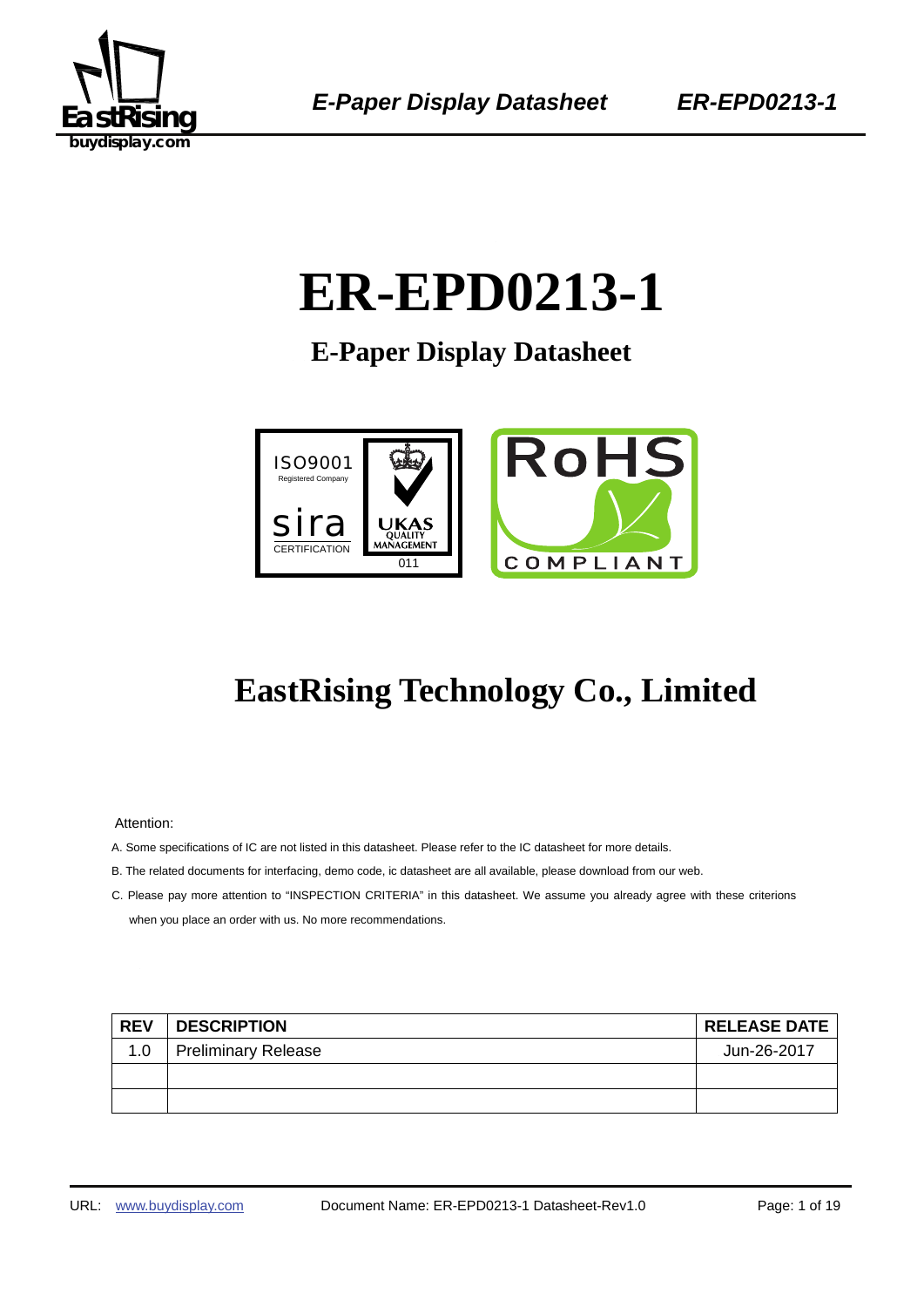

# **CONTENTS**

| 04                               |
|----------------------------------|
| 04<br>04                         |
| 05                               |
| 05<br>05<br>05<br>05             |
| 06                               |
| 07                               |
| 07<br>08<br>08                   |
| 09                               |
| 09<br>09<br>09<br>10<br>12<br>13 |
| 15                               |
| 15<br>16<br>16<br>16<br>16<br>16 |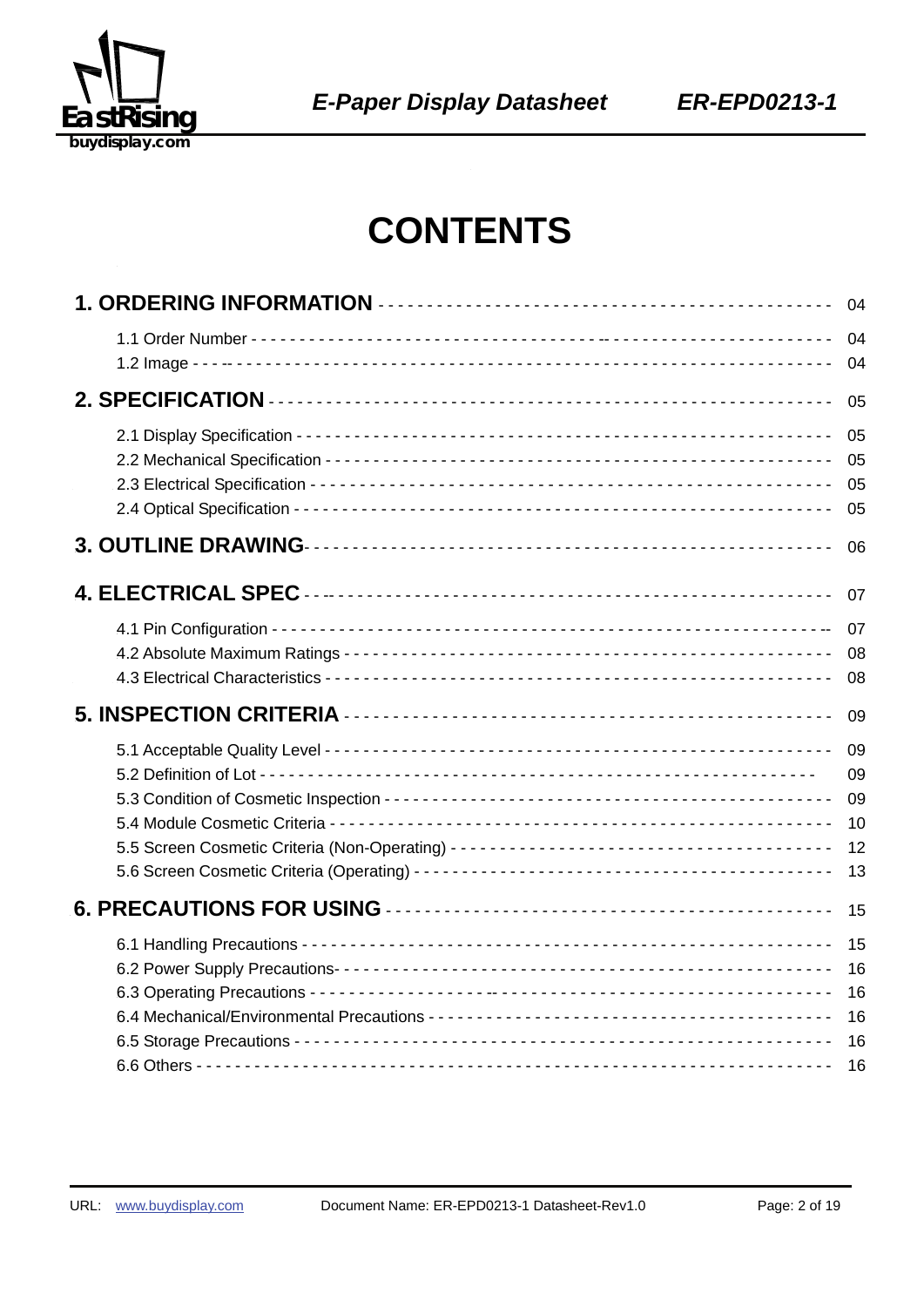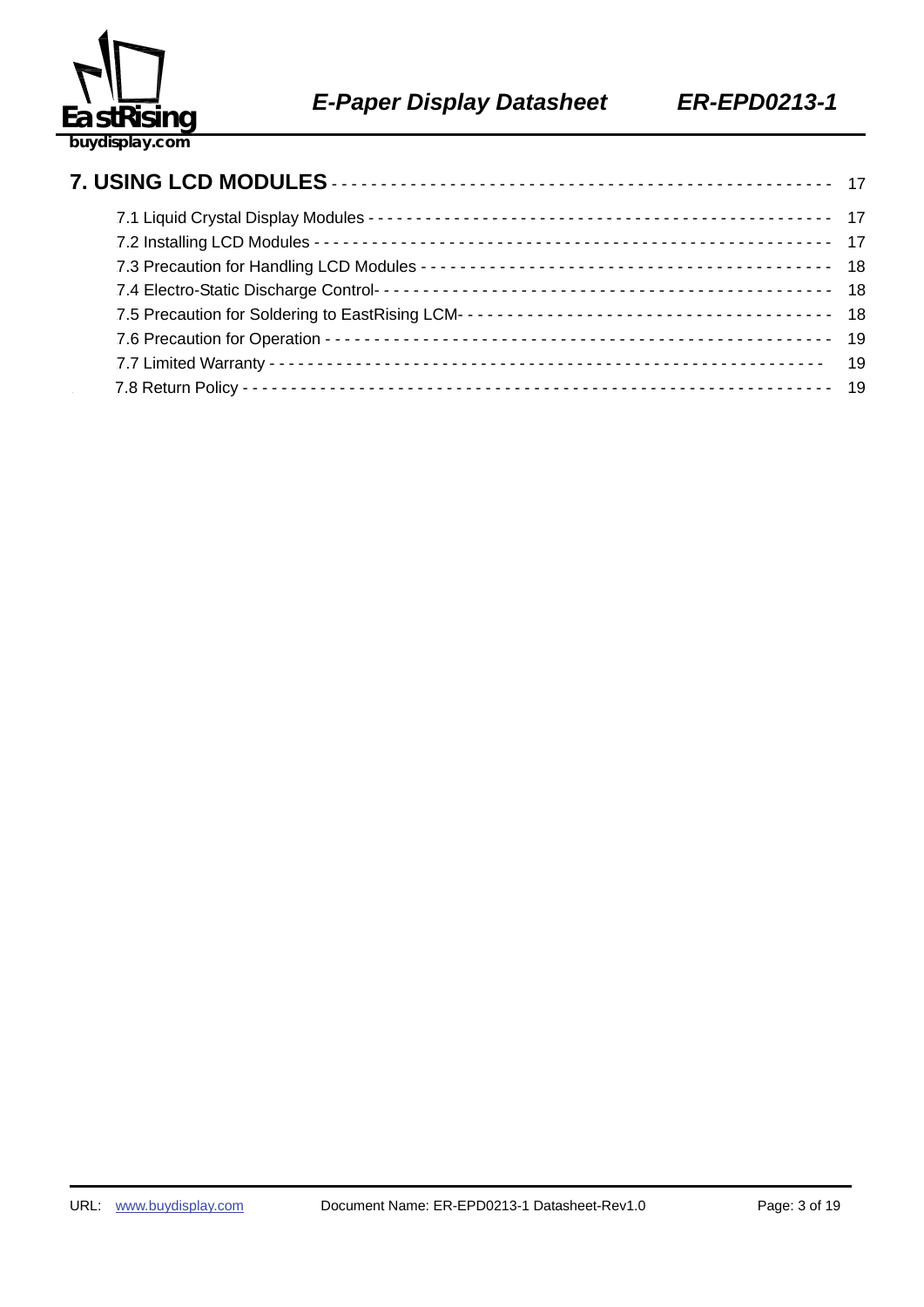

# **1. ORDERING INFORMATION**

#### 1.1 Order Number

| <b>Part Number(Order Number)</b> | <b>Description</b>                                          |
|----------------------------------|-------------------------------------------------------------|
| ER-EPD0213-1                     | 2.13 inch E-Paper (E-ink) Display with Black and Red Color  |
| ER-CON24HT-1                     | ZIF Connector with 24 Pins 0.5mm Pitch SMD Top Contact      |
| ER-DBE0213-1                     | 8051 Microcontroller Development Board&Kit for ER-EPD0213-1 |

#### 1.2 Image





Image for ER-EPD023-1 ↑ Image for ER-CON24HT-1 ↑



Image for ER-DBE0213-1 ↑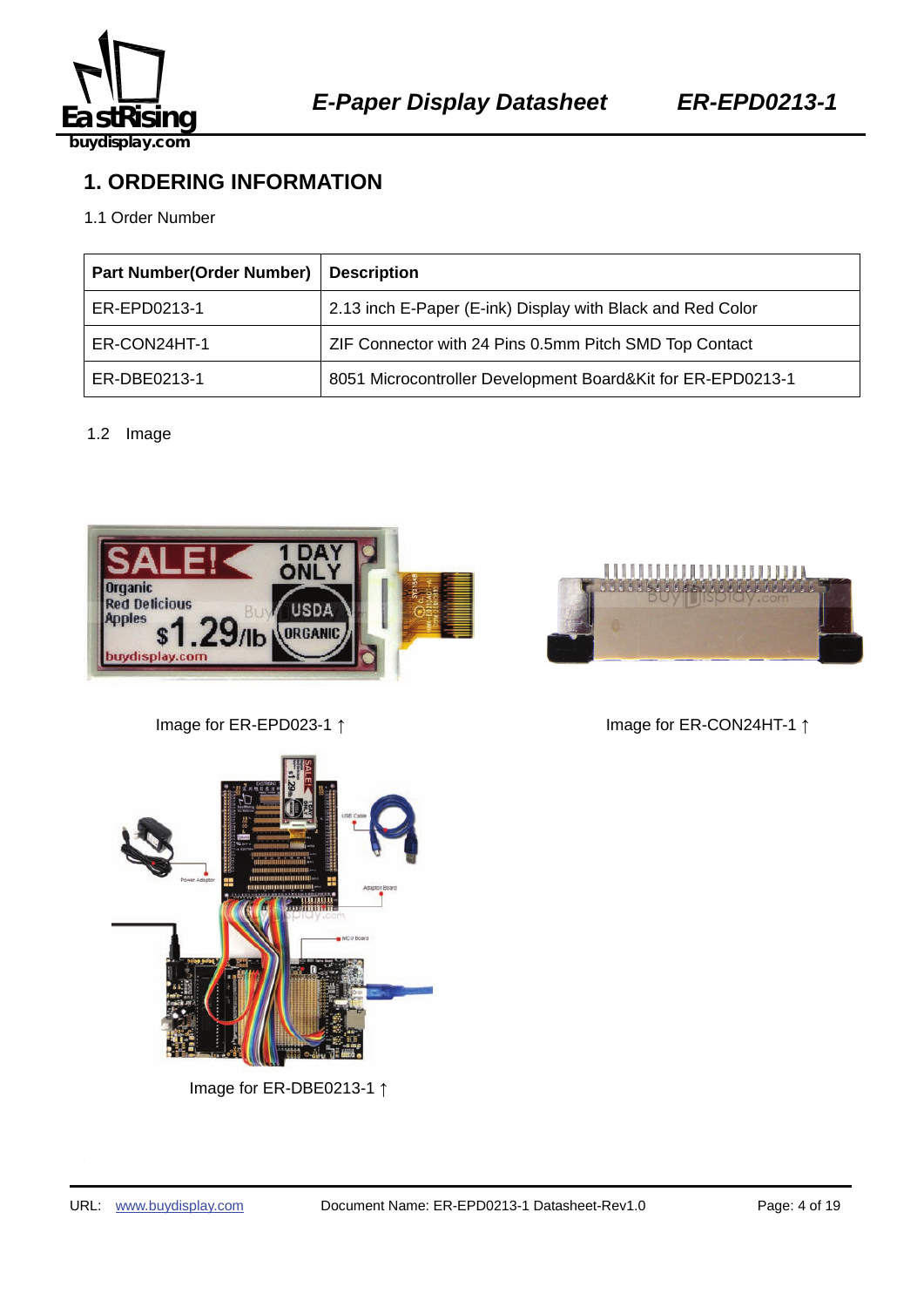

**2. SPECIFICATION** 

#### 2.1 Display Specification

| <b>ITEM</b>                  | <b>STANDARD VALUE</b>                                |              |  |
|------------------------------|------------------------------------------------------|--------------|--|
| <b>Display Format</b>        | 104 x 212 Dots                                       |              |  |
| <b>Display Connector</b>     | <b>FPC</b>                                           | --           |  |
| <b>FPC Connector</b>         | 24 Pin, 0.5mm Pitch, SMD Horizontal Type Top contact |              |  |
| <b>Operating Temperature</b> | $0 - +30$                                            | $^{\circ}$ C |  |
| Storage Temperature          | $-25 - +60$                                          | °C           |  |
| <b>Touch Panel Optional</b>  | No.                                                  |              |  |
| <b>Sunlight Readable</b>     | Yes                                                  |              |  |

#### 2.2 Mechanical Specification

| <b>ITEM</b>                       | <b>STANDARD VALUE</b> | <b>UNIT</b> |
|-----------------------------------|-----------------------|-------------|
| Diagonal Size                     | 2.13                  | inch        |
| Outline Dimension with FPC Folded | $59.20 \times 29.20$  | mm          |
| <b>Active Area</b>                | $47.76 \times 22.92$  | mm          |
| Dot Pitch                         | $0.225 \times 0.220$  | mm          |
| <b>Gross Weight</b>               | 0.023                 | kg          |

#### 2.3 Electrical Specification

| <b>ITEM</b>         | <b>STANDARD VALUE</b> | <b>UNIT</b> |
|---------------------|-----------------------|-------------|
| IC Package          | <b>COG</b>            | --          |
| Controller          | <b>SSD1675A</b>       | --          |
| Interface           | 3/4-Wire SPI          | --          |
| Response Time (Typ) | -                     | ms          |

#### 2.4 Optical Specification

| l ITEM              | <b>STANDARD VALUE</b>             | <b>UNIT</b> |
|---------------------|-----------------------------------|-------------|
| LCD Type            | E-Ink Display (E-Paper Display)   | $- -$       |
| Viewing Angle Range | Left:90, Right:90, Up:90, Down:90 | deg         |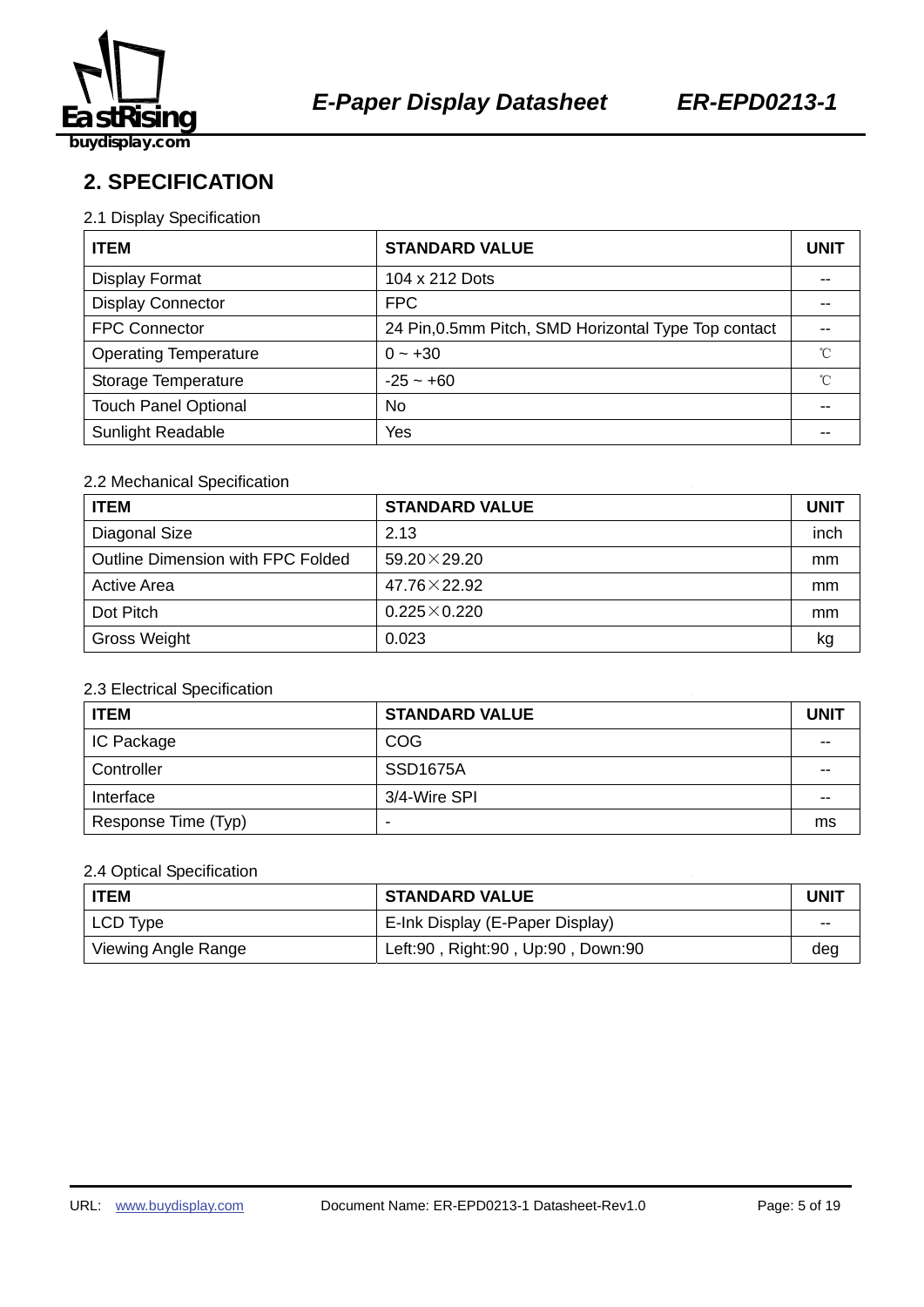

# 459B137645 **3.OUTLINE DRAWING**

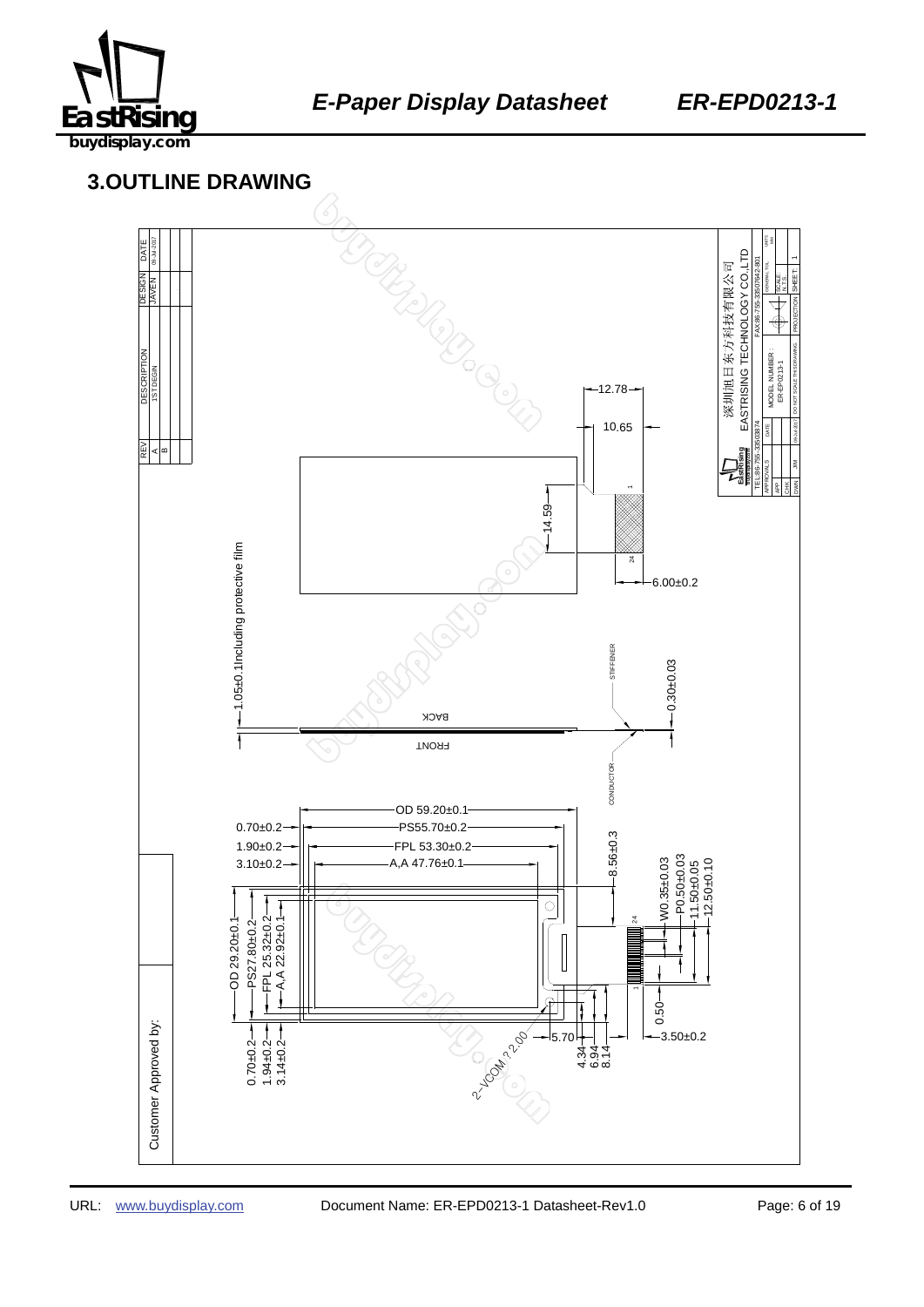

# **4. ELECTRICAL SPEC**

#### 4.1 Pin Configuration

| Pin No         | <b>Pin Name</b>  | <b>Descriptions</b>                                              |  |  |
|----------------|------------------|------------------------------------------------------------------|--|--|
| 1              | <b>NC</b>        | No Connection and Don't Connect with other NC Pins               |  |  |
| 2              | <b>GDR</b>       | N-Channel MOSFET Gate Drive Control                              |  |  |
| 3              | <b>RESE</b>      | Current Sense Input for the Control Loop                         |  |  |
| 4              | <b>NC</b>        | No Connection and Don't Connect with other NC Pins               |  |  |
| 5              | VSH <sub>2</sub> | <b>Positive Source Driving Voltage</b>                           |  |  |
| 6              | <b>TSCL</b>      | I2C Interface to Digital Temperature Sensor Clock Pin            |  |  |
| $\overline{7}$ | <b>TSDA</b>      | I2C Interface to Digital Temperature Sensor Date Pin             |  |  |
| 8              | <b>BSI</b>       | <b>Bus Selection Pin</b>                                         |  |  |
| 9              | <b>BUSY</b>      | <b>Busy State Output Pin</b>                                     |  |  |
| 10             | RES#             | Reset                                                            |  |  |
| 11             | D/C#             | Data/Command Control Pin                                         |  |  |
| 12             | CS#              | Chip Select Input Pin                                            |  |  |
| 13             | <b>SCL</b>       | Serial Clock Pin (SPI)                                           |  |  |
| 14             | <b>SDA</b>       | Serial Data Pin (SPI)                                            |  |  |
| 15             | <b>VDDIO</b>     | Power for interface Logic Pins                                   |  |  |
| 16             | <b>VCI</b>       | Power Supply Pin for the Chip                                    |  |  |
| 17             | <b>VSS</b>       | Ground                                                           |  |  |
| 18             | <b>VDD</b>       | Core Logic Power Pin                                             |  |  |
| 19             | <b>VPP</b>       | Power Supply for OTP Programming                                 |  |  |
| 20             | VSH1             | Power Supply Pin for Positive Gate Driving Voltage and VSH       |  |  |
| 21             | <b>VGH</b>       | Posistive Gate Driving Voltage                                   |  |  |
| 22             | <b>VSL</b>       | <b>Negative Soucre Driving Voltage</b>                           |  |  |
| 23             | <b>VGL</b>       | Power Supply Pin for Negative Gate Driving Voltage, VCOM and VSL |  |  |
| 24             | <b>VCOM</b>      | <b>VCOM Driving Voltage</b>                                      |  |  |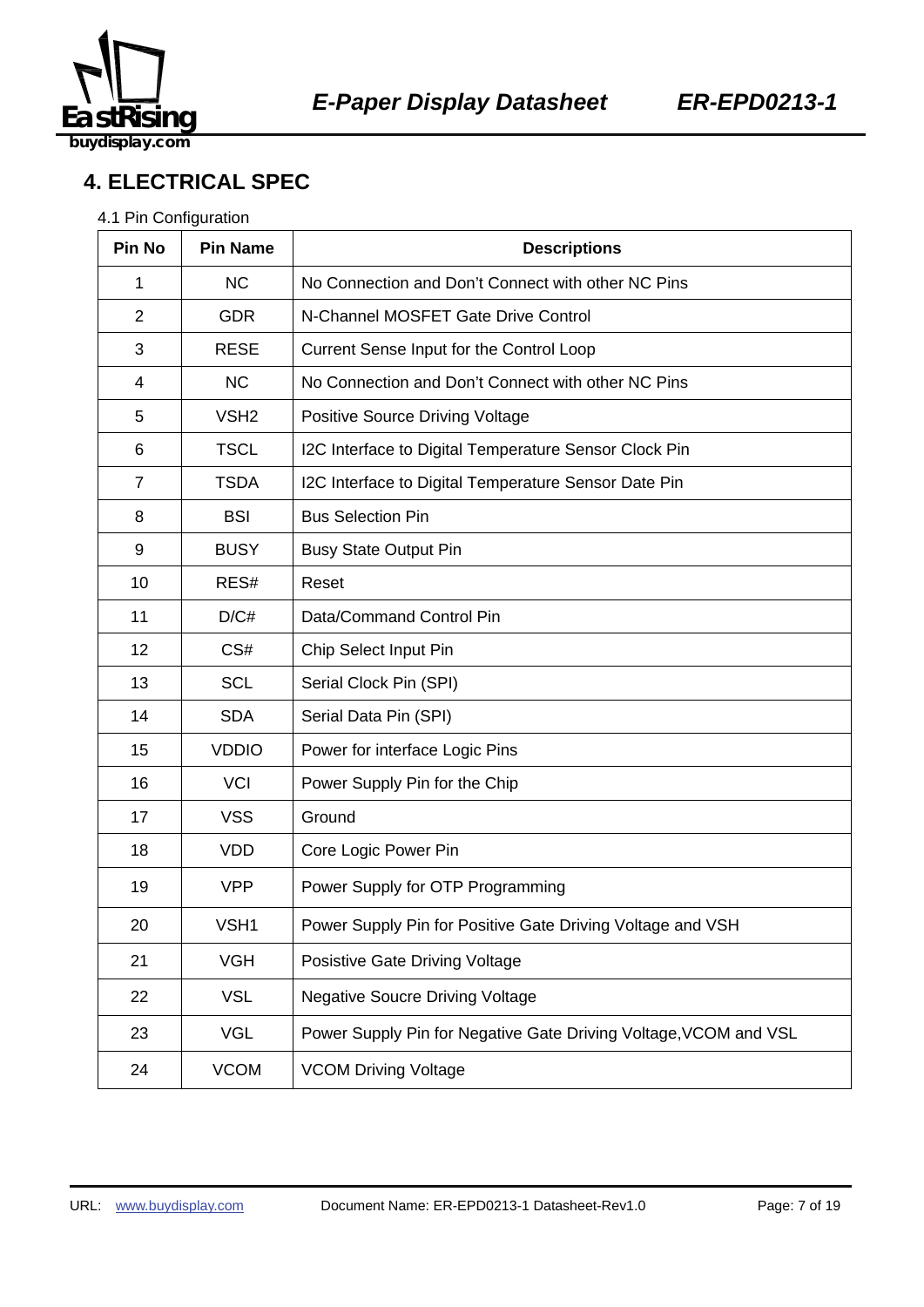

#### 4.2 Absolute Maximum Ratings

| <b>ITEM</b>                  | <b>SYMBOL</b>  | MIN.                     | TYP.                     | MAX.          | <b>UNIT</b>             |
|------------------------------|----------------|--------------------------|--------------------------|---------------|-------------------------|
| VCI<br>Logic Supply Voltage  |                | $-0.5$                   | $\overline{\phantom{0}}$ | $+4.0$        |                         |
| Logic Input Voltage          | <b>VIN</b>     | $-0.5$                   |                          | $VDDIO+0.5$   |                         |
| Logic Output Voltage         | VOUT<br>$-0.5$ |                          | VDDIO+0.5                |               |                         |
| <b>Operating Temperature</b> | Top            | $-20$                    |                          | $+70$         | $^{\circ}$ C            |
| Storage Temperature          | TST            | $-30$                    |                          | $+80$         | $\mathsf{C}$<br>$\circ$ |
| Humidity                     | RH             | $\overline{\phantom{0}}$ |                          | 90%(Max60° C) | <b>RH</b>               |

4.3 Electrical Characteristics (The following specifications apply for: VSS=0V, VCI=3.0V, TOPR=25℃.)

| <b>ITEM</b>                  | <b>SYMBOL</b>    | <b>APPLICABLE PIN</b> | MIN.     | TYP. | MAX.     | <b>UNIT</b> |
|------------------------------|------------------|-----------------------|----------|------|----------|-------------|
| <b>VCI pperation Voltage</b> | <b>VCI</b>       | <b>VCI</b>            | 2.2      | 3.0  | 3.7      | V           |
| Logic Input Voltage          | <b>VDDIO</b>     | <b>VDDIO</b>          |          |      |          |             |
| Input Voltage'H'Level        | VIH              | SDA, SCL, CS#,        | 0.8VDDIO |      |          | V           |
|                              |                  | D/C#, RES#, BS1,      |          |      |          |             |
| Input Voltage'L'Level        | VIL              | M/S#,EXTVDD,CL        |          |      | 0.2VDDIO | V           |
| Output Voltage'H'level       | <b>VOH</b>       | SDA, BUSY, TSDA       | 0.9VDDIO |      |          | V           |
| Output Voltage'L'Ievel       | <b>VCL</b>       |                       |          |      | 0.1VDDIO | V           |
| Image Update Current         | <b>I UPDATE</b>  |                       |          | 7.5  | 9        | mA          |
| <b>Standby Panel Current</b> | <b>I STANDBY</b> |                       |          |      | 0.7      | uA          |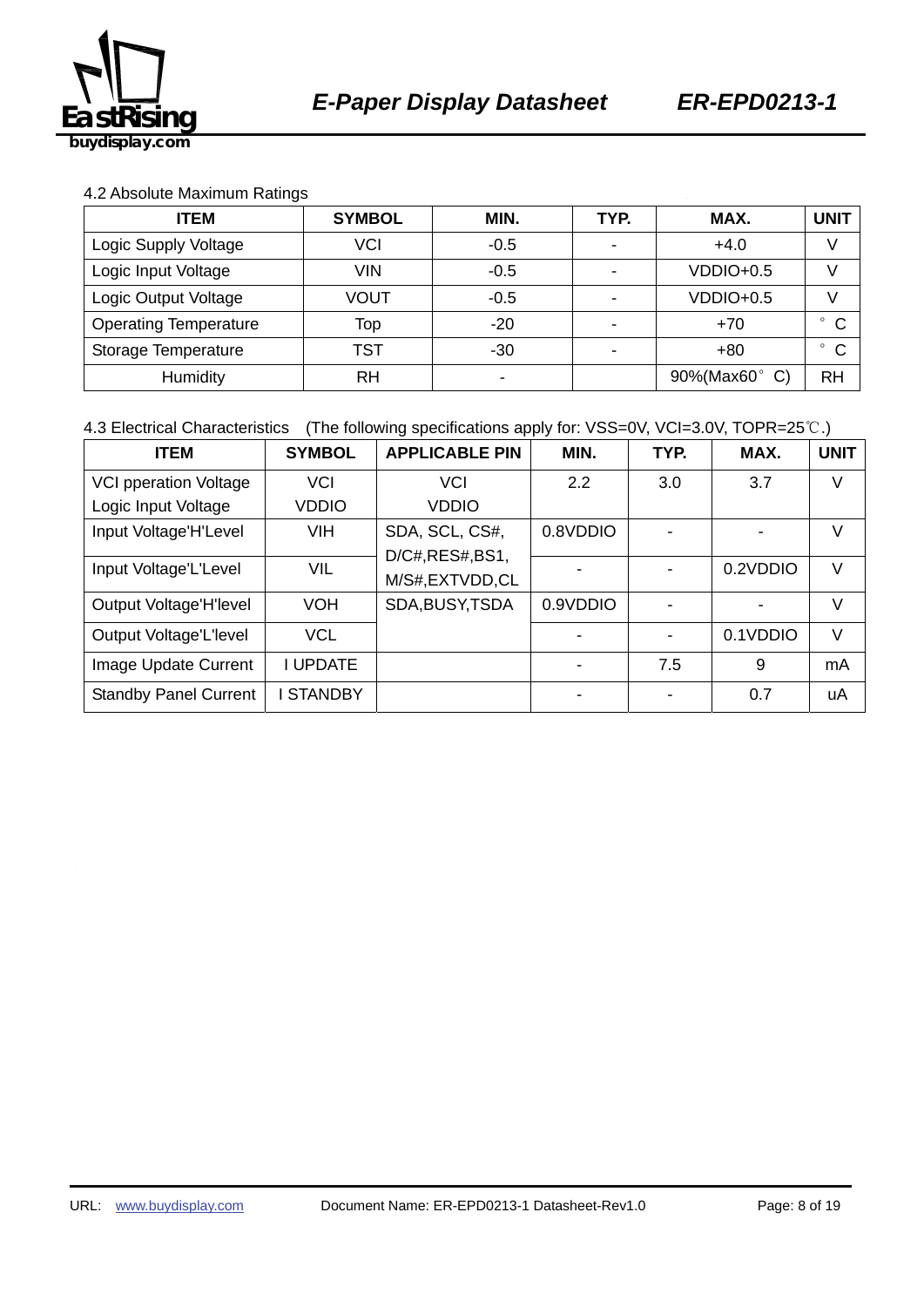

**5. INSPECTION CRITERIA** 

#### 5.1 Acceptable Quality Level

Each lot should satisfy the quality level defined as follows

| <b>PARTITION</b> | AQL     | <b>DEFINITION</b>                                                  |
|------------------|---------|--------------------------------------------------------------------|
| A. Major         | $0.4\%$ | Functional defective as product                                    |
| l B. Minor       | $1.5\%$ | Satisfy all functions as product but not satisfy cosmetic standard |

#### 5.2 Definition of Lot

One lot means the delivery quantity to customer at one time.

#### 5.3 Condition of Cosmetic Inspection

- ◆ INSPECTION AND TEST -FUNCTION TEST -APPEARANCE INSPECTION -PACKING SPECIFICTION
- ◆ INSPECTION CONDITION
	- Put under the lamp (20W) at a distance 100mm from
	- Tilt upright 45 degree by the front (back) to inspect LCD appearance.

#### ◆ AQL INSPECTION LEVEL

- SAMPLING METHOD: MIL-STD-105D
- SAMPLING PLAN: SINGLE
- MAJOR DEFECT: 0.4% (MAJOR)
- MINOR DEFECT: 1.5% (MINOR)
- GENERAL LEVEL: II/NORMAL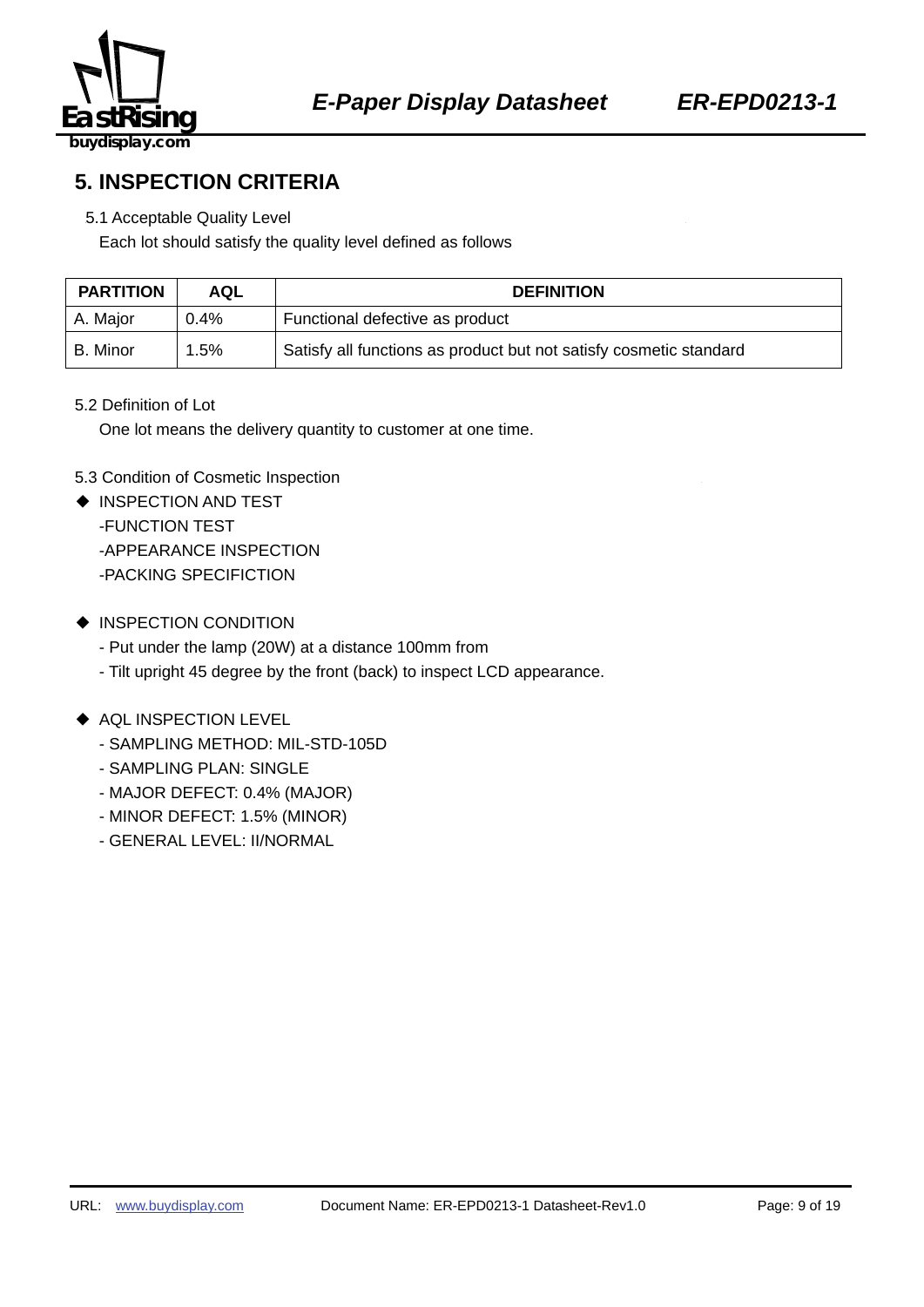

#### 5.4 Module Cosmetic Criteria

| NO.            | Item                     | <b>Judgment Criterion</b>                                                                                                                                                                                             | <b>Partition</b> |
|----------------|--------------------------|-----------------------------------------------------------------------------------------------------------------------------------------------------------------------------------------------------------------------|------------------|
| 1              | Difference in Spec.      | None allowed                                                                                                                                                                                                          | Major            |
| $\overline{c}$ | Pattern Peeling          | No substrate pattern peeling and floating                                                                                                                                                                             | Major            |
| 3              | Soldering defects        | No soldering missing                                                                                                                                                                                                  |                  |
|                |                          | No soldering bridge                                                                                                                                                                                                   | Major            |
|                |                          | No cold soldering                                                                                                                                                                                                     | Minor            |
| 4              | Resist flaw on substrate | Invisible copper foil( $\mathfrak{C}$ 0.5mm or more) on substrate pattern                                                                                                                                             | Minor            |
| 5              | Accretion of metallic    | No soldering dust                                                                                                                                                                                                     | Minor            |
|                | Foreign matter           | No accretion of metallic foreign matters(Not exceed $\mathcal{C}$ 0.2mm)                                                                                                                                              |                  |
| 6              | Stain                    | No stain to spoil cosmetic badly                                                                                                                                                                                      | Minor            |
| $\overline{7}$ | Plate discoloring        | No plate fading, rusting and discoloring                                                                                                                                                                              | Minor            |
| 8              | Solder amount            | a. Soldering side of PCB                                                                                                                                                                                              | Minor            |
|                | 1. Lead parts            | Solder to form a'Filet'<br>all around the lead.<br>Solder should not hide the<br>lead form perfectly.(too much)<br>b.Components side<br>(In case of 'Through Hole PCB')<br>Solder to reach the Components side of PCB |                  |
|                | 2. Flat packages         | Either 'toe'(A) or 'heal' (B) of<br>the lead to be covered by 'Filet'<br>В<br>Α,<br>Lead form to be assume over<br>Solder.                                                                                            | Minor            |
|                | 3.Chips                  | $(3/2)$ H ≥ h ≥ $(1/2)$ H<br>H<br>h                                                                                                                                                                                   | Minor            |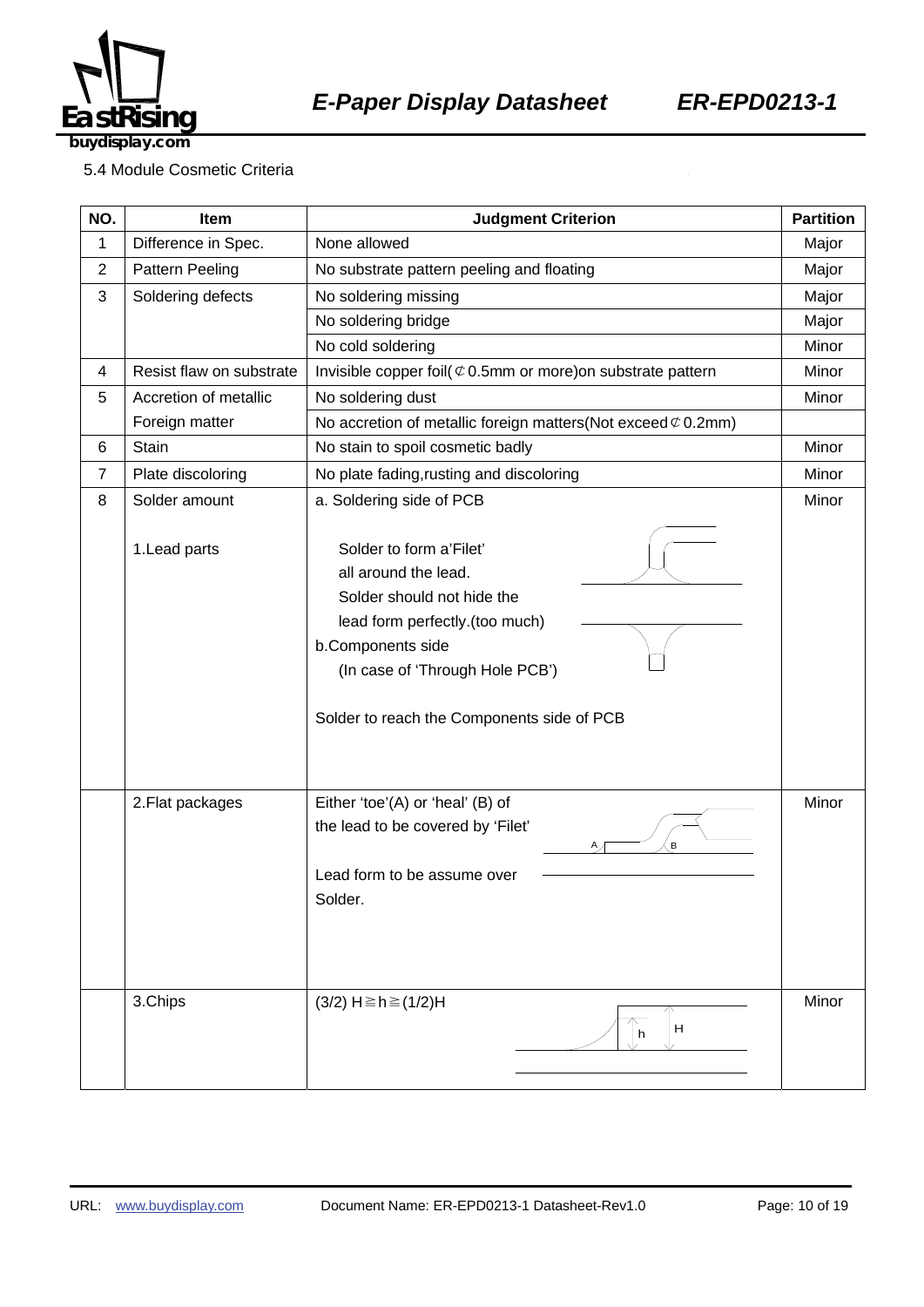

| 9  | <b>Backlight defects</b> | 1. Light fails or flickers. (Major)<br>2. Color and luminance do not correspond to specifications.<br>(Major)<br>3. Exceeds standards for display's blemishes, foreign matter,<br>dark lines or scratches. (Minor)                                                                                                       | See<br>list                             |  |
|----|--------------------------|--------------------------------------------------------------------------------------------------------------------------------------------------------------------------------------------------------------------------------------------------------------------------------------------------------------------------|-----------------------------------------|--|
| 10 | PCB defects              | Oxidation or contamination on connectors.*<br>2. Wrong parts, missing parts, or parts not in specification.*<br>3. Jumpers set incorrectly. (Minor)<br>4. Solder(if any) on bezel, LED pad, zebra pad, or screw hole<br>pad is not smooth. (Minor)<br>*Minor if display functions correctly. Major if the display fails. | See<br>list<br>$\overline{\phantom{m}}$ |  |
| 11 | Soldering defects        | 1. Unmelted solder paste.<br>2. Cold solder joints, missing solder connections, or oxidation.*<br>3. Solder bridges causing short circuits.*<br>4. Residue or solder balls.<br>5. Solder flux is black or brown.<br>*Minor if display functions correctly. Major if the display fails.                                   | Minor                                   |  |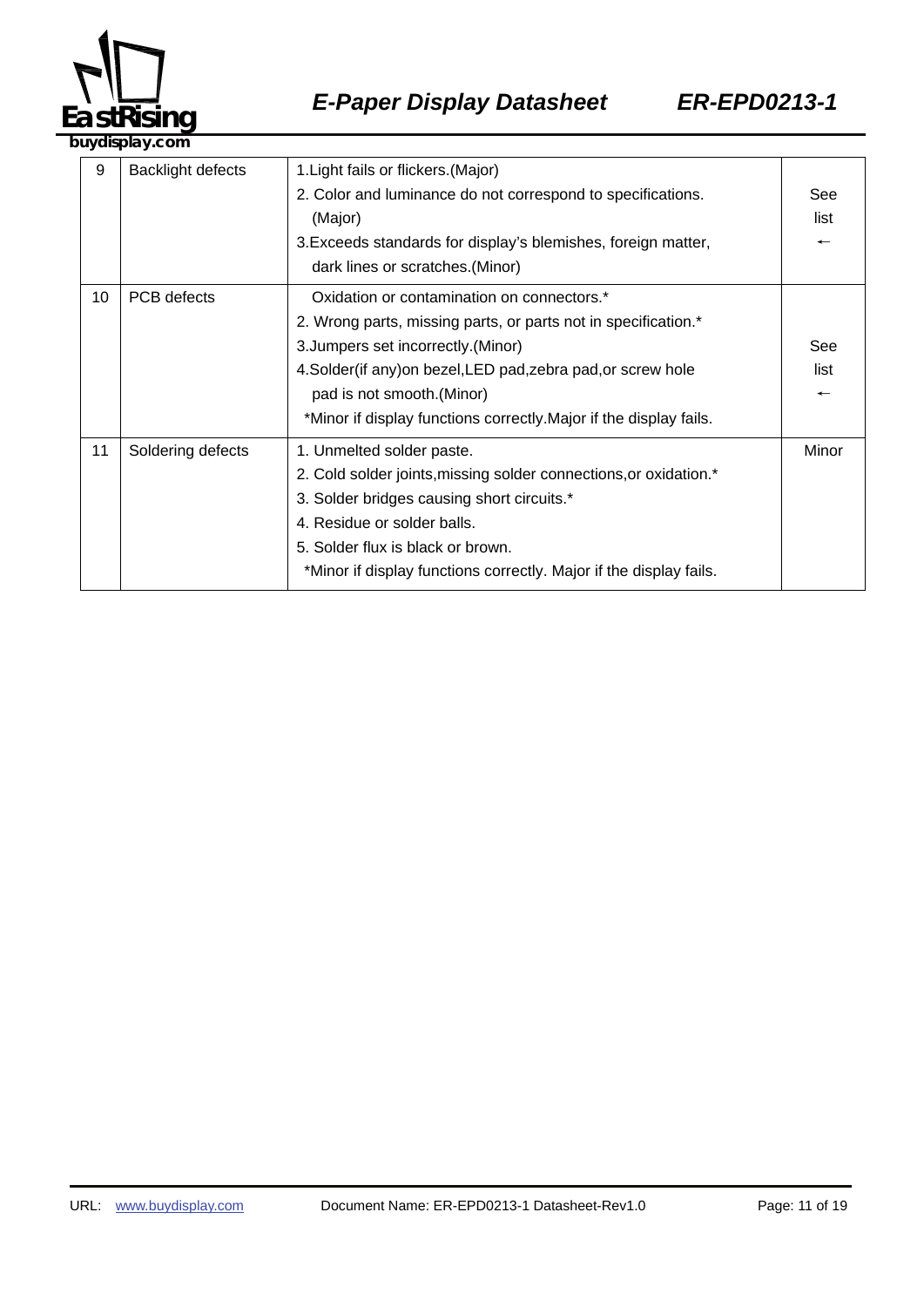

#### 5.5 Screen Cosmetic Criteria (Non-Operating)

| No.            | <b>Defect</b>        | <b>Judgment Criterion</b>                                                    |                               | <b>Partition</b> |
|----------------|----------------------|------------------------------------------------------------------------------|-------------------------------|------------------|
| 1              | <b>Spots</b>         | In accordance with Screen Cosmetic Criteria (Operating) No.1.                |                               | Minor            |
| $\overline{2}$ | Lines                | In accordance with Screen Cosmetic Criteria (Operation) No.2.                |                               | Minor            |
| 3              | in<br><b>Bubbles</b> |                                                                              |                               | Minor            |
|                | Polarizer            | Size: d mm                                                                   | Acceptable Qty in active area |                  |
|                |                      | $d \leq 0.3$                                                                 | Disregard                     |                  |
|                |                      | $0.3 < d \le 1.0$                                                            | 3                             |                  |
|                |                      | $1.0 < d \le 1.5$                                                            |                               |                  |
|                |                      | 1.5< d                                                                       | O                             |                  |
|                |                      |                                                                              |                               |                  |
|                |                      |                                                                              |                               |                  |
| 4              | Scratch              | In accordance with spots and lines operating cosmetic criteria, When the     |                               | Minor            |
|                |                      | light reflects on the panel surface, the scratches are not to be remarkable. |                               |                  |
| 5              | Allowable density    | Above defects should be separated more than 30mm each other.                 |                               | Minor            |
| 6              | Coloration           | Not to be noticeable coloration in the viewing area of the LCD panels.       |                               | Minor            |
|                |                      | Back-lit type should be judged with back-lit on state only.                  |                               |                  |
| 7              | Contamination        | Not to be noticeable.                                                        |                               | Minor            |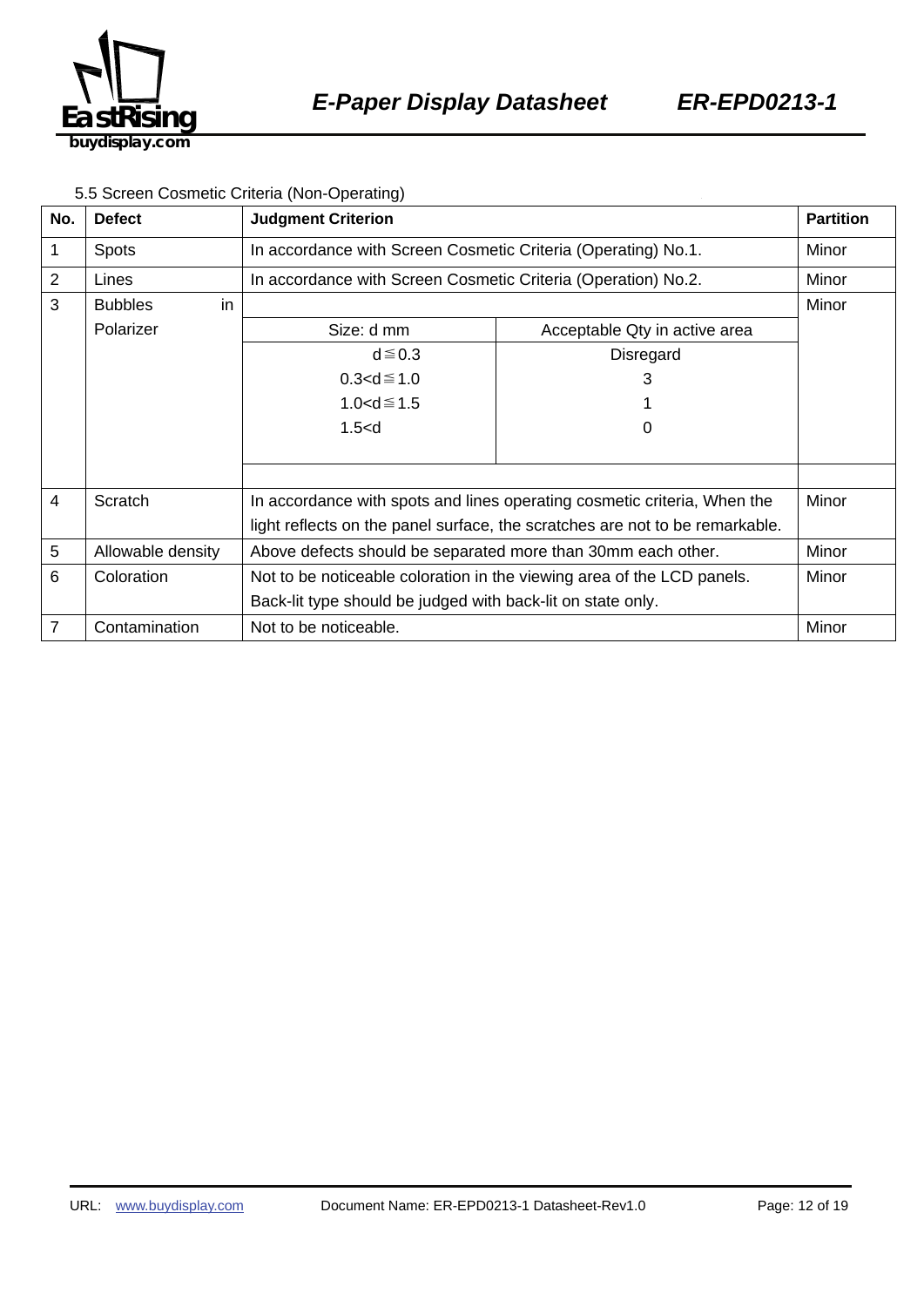

5.6 Screen Cosmetic Criteria (Operating)

| No.<br><b>Defect</b>                                | $1 - 2$<br><b>Judgment Criterion</b>                                                                                                                                                                                     |                                                                             | <b>Partition</b> |
|-----------------------------------------------------|--------------------------------------------------------------------------------------------------------------------------------------------------------------------------------------------------------------------------|-----------------------------------------------------------------------------|------------------|
| Spots<br>1                                          | A) Clear                                                                                                                                                                                                                 |                                                                             | Minor            |
|                                                     | Size:d mm                                                                                                                                                                                                                | Acceptable Qty in active area                                               |                  |
|                                                     | $d \leq 0.1$                                                                                                                                                                                                             | Disregard                                                                   |                  |
|                                                     | $0.1 < d \le 0.2$                                                                                                                                                                                                        | 6                                                                           |                  |
|                                                     | $0.2 < d \le 0.3$                                                                                                                                                                                                        | $\overline{2}$                                                              |                  |
|                                                     | 0.3 < d                                                                                                                                                                                                                  | $\pmb{0}$                                                                   |                  |
|                                                     | Size.                                                                                                                                                                                                                    | Note: Including pin holes and defective dots which must be within one pixel |                  |
|                                                     | B)<br>Unclear                                                                                                                                                                                                            |                                                                             |                  |
|                                                     |                                                                                                                                                                                                                          |                                                                             |                  |
|                                                     | Size:d mm<br>$d \leq 0.2$                                                                                                                                                                                                | Acceptable Qty in active area                                               |                  |
|                                                     | $0.2 < d \le 0.5$                                                                                                                                                                                                        | Disregard<br>6                                                              |                  |
|                                                     | $0.5 < d \le 0.7$                                                                                                                                                                                                        | $\overline{2}$                                                              |                  |
|                                                     | 0.7 < d                                                                                                                                                                                                                  | $\pmb{0}$                                                                   |                  |
| $\overline{2}$<br>Lines                             | A)<br>Clear                                                                                                                                                                                                              |                                                                             | Minor            |
|                                                     | (0)<br>$L$ 5.0<br>$\infty$<br>2.0<br>(6)<br>0.02<br>0.05<br>Note: () - Acceptable Qty in active area<br>L - Length (mm)<br>W-Width(mm)<br>∞-Disregard<br>B) Unclear<br>$L$ 10.0<br>$\infty$<br>(6)<br>2.0<br>0.05<br>0.3 | See No.1<br>W<br>0.1<br>(0)<br>See No.1<br>W<br>0.5                         |                  |
| 'Clear' = The shade and size are not changed by Vo. |                                                                                                                                                                                                                          |                                                                             |                  |
| 'Unclear' = The shade and size are changed by Vo.   |                                                                                                                                                                                                                          |                                                                             |                  |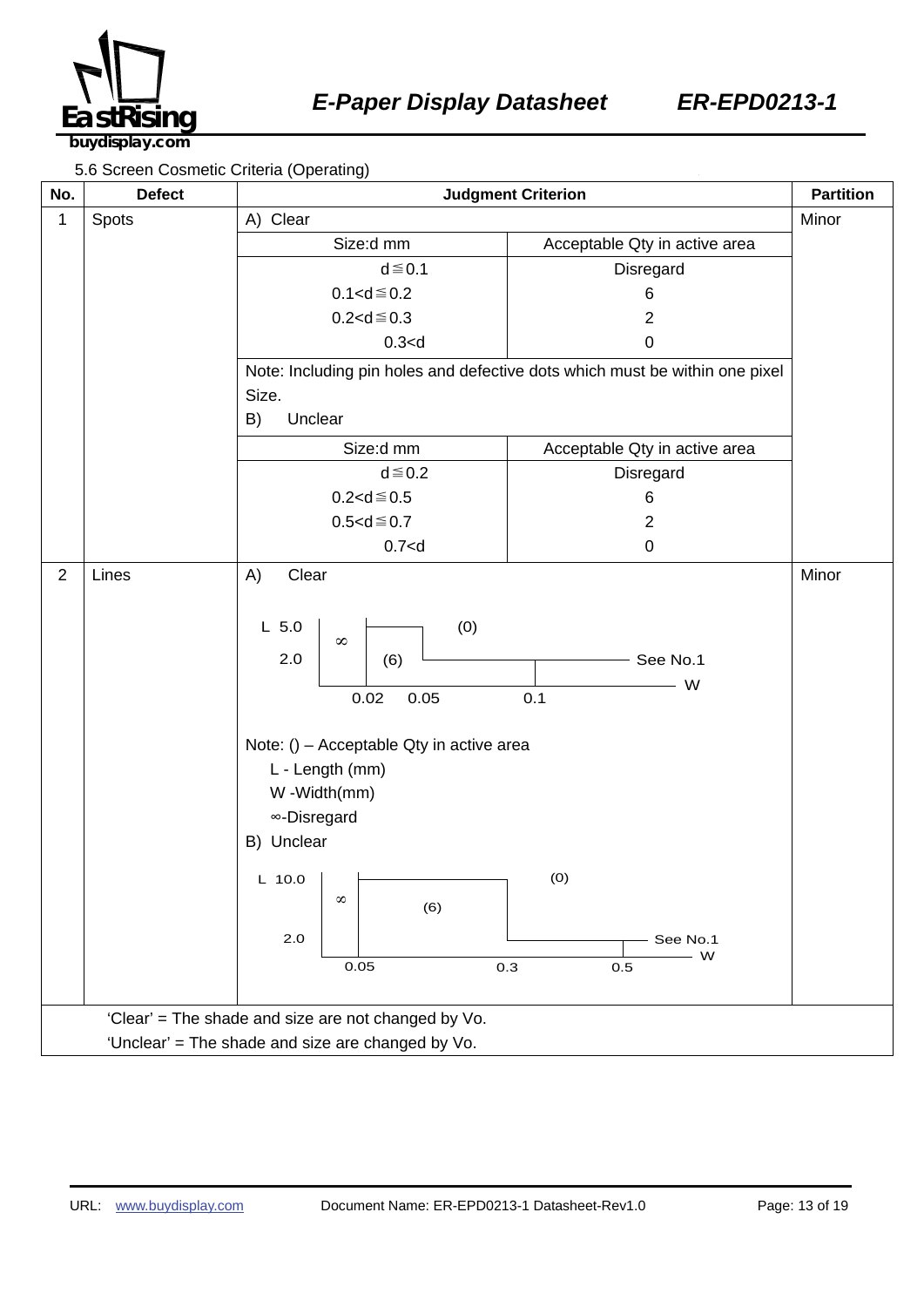

| No.                                                                                                                  | <b>Defect</b>                                  | <b>Judgment Criterion</b>                                             | <b>Partition</b> |  |
|----------------------------------------------------------------------------------------------------------------------|------------------------------------------------|-----------------------------------------------------------------------|------------------|--|
| 3                                                                                                                    | Rubbing line                                   | Not to be noticeable.                                                 |                  |  |
| 4                                                                                                                    | Allowable density                              | Above defects should be separated more than 10mm each other.          | Minor            |  |
| 5                                                                                                                    | Rainbow                                        | Not to be noticeable.                                                 | Minor            |  |
| 6                                                                                                                    | Dot size                                       | To be 95%~105% of the dot size (Typ.) in drawing.                     | Minor            |  |
|                                                                                                                      |                                                | Partial defects of each dot (ex.pin-hole) should be treated as'spot'. |                  |  |
|                                                                                                                      |                                                | (see Screen Cosmetic Criteria (Operating) No.1)                       |                  |  |
| $\overline{7}$                                                                                                       | <b>Brightness</b>                              | Minor<br>Brightness Uniformity must be BMAX/BMIN ≤ 2                  |                  |  |
|                                                                                                                      | (only back-lit                                 | - BMAX : Max value by measure in 5 points                             |                  |  |
|                                                                                                                      | Module)                                        | - BMIN : Min.value by measure in 5 points                             |                  |  |
|                                                                                                                      |                                                | Divide active area into 4 vertically and horizontally.                |                  |  |
|                                                                                                                      |                                                | Measure 5 points shown in the following figure.                       |                  |  |
|                                                                                                                      |                                                |                                                                       |                  |  |
|                                                                                                                      |                                                |                                                                       |                  |  |
|                                                                                                                      |                                                |                                                                       |                  |  |
|                                                                                                                      |                                                |                                                                       |                  |  |
|                                                                                                                      |                                                | ۰                                                                     |                  |  |
|                                                                                                                      |                                                |                                                                       |                  |  |
| 8                                                                                                                    | Contrast                                       | Minor<br>Contrast Uniformity must be BmAX/BMIN ≤ 2                    |                  |  |
|                                                                                                                      | Uniformity                                     | Measure 5 points shown in the following figure.                       |                  |  |
|                                                                                                                      |                                                | Dashed lines divide active area into 4 vertically and horizontally.   |                  |  |
|                                                                                                                      |                                                | Measuring points are located at the inter-sections of dashed line.    |                  |  |
|                                                                                                                      |                                                |                                                                       |                  |  |
|                                                                                                                      |                                                |                                                                       |                  |  |
|                                                                                                                      |                                                |                                                                       |                  |  |
|                                                                                                                      |                                                |                                                                       |                  |  |
|                                                                                                                      |                                                |                                                                       |                  |  |
|                                                                                                                      |                                                |                                                                       |                  |  |
|                                                                                                                      |                                                | Note: BMAX - Max.value by measure in 5 points.                        |                  |  |
|                                                                                                                      |                                                | BMIN - Min. value by measure in 5 points.                             |                  |  |
|                                                                                                                      |                                                | O – Measuring points in $\mathfrak{C}$ 10mm.                          |                  |  |
|                                                                                                                      |                                                |                                                                       |                  |  |
| Note:                                                                                                                |                                                |                                                                       |                  |  |
| (1)<br>Size: $d=(long length + short length)/2$                                                                      |                                                |                                                                       |                  |  |
| (2)                                                                                                                  | The limit samples for each item have priority. |                                                                       |                  |  |
| Complexed defects are defined item by item, but if the number of defects is defined in above table, the total<br>(3) |                                                |                                                                       |                  |  |

number should not exceed 10.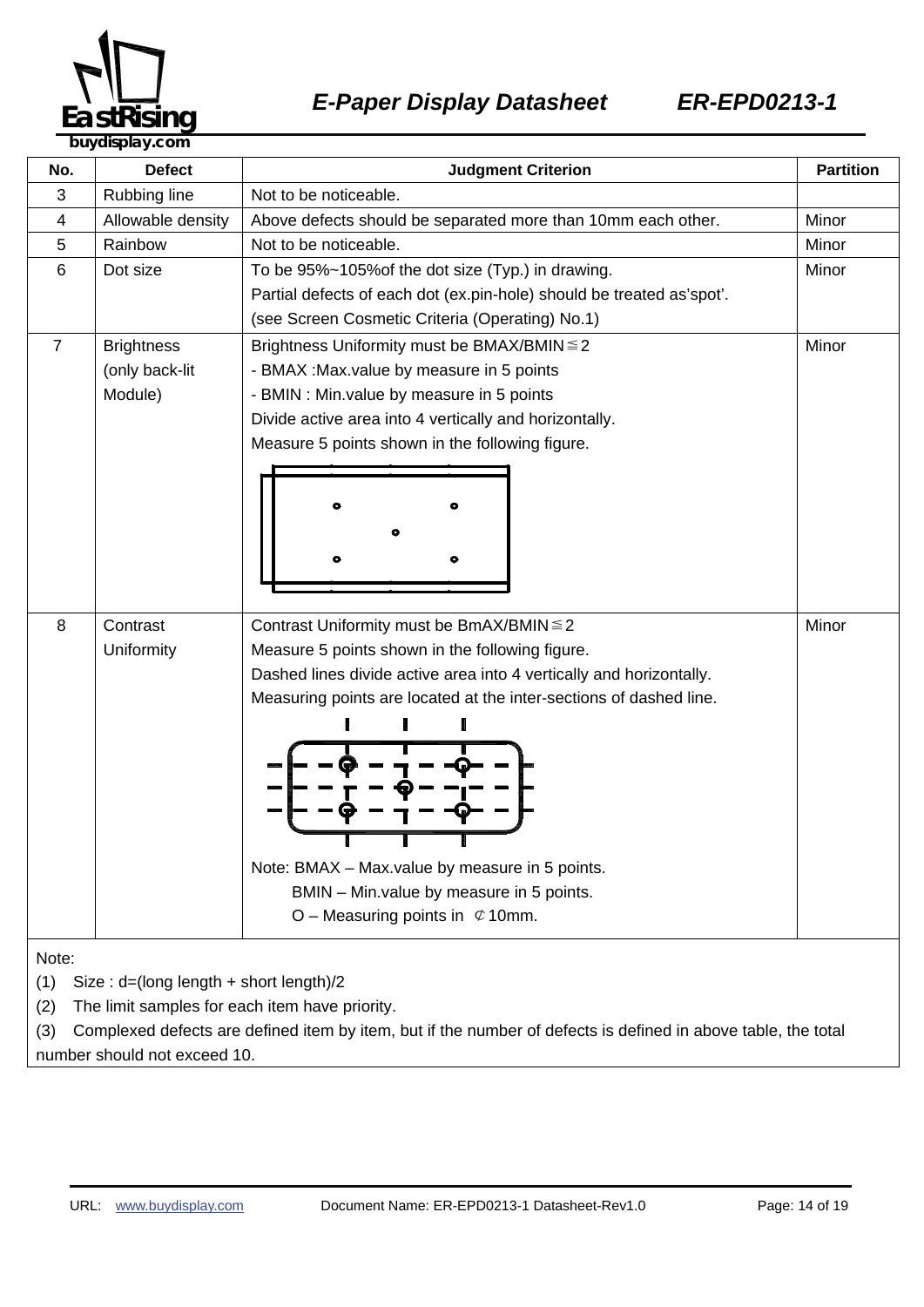

#### (4) In case of 'concentration', even the spots or the lines of 'disregarded' size should not be allowed. Following three situations

Should be treated as 'concentration'.

- -7 or over defects in circle of  $\mathcal Q$  5mm.
- -10 or over defects in circle of  $\mathcal Q$  10mm
- -20 or over defects in circle of  $\mathcal{C}$  20mm

### **6. PRECAUTIONS FOR USING**

6.1 Handling Precautions

- ◆ This device is susceptible to Electro-Static Discharge (ESD) damage. Observe Anti-Static precautions.
- ◆ EastRising display panel is made of glass. Do not subject it to a mechanical shock by dropping it or impact.
- ◆ If EastRising display panel is damaged and the liquid crystal substance leaks out, be sure not to get any in your mouth. If the substance contacts your skin or clothes, wash it off using soap and water.
- ◆ Do not apply excessive force to the EastRising display surface or the adjoining areas since this may cause the color tone to vary.
- ◆ The polarizer covering the EastRising display surface of the LCD module is soft and easily scratched. Handle this polarizer carefully.
- ◆ If EastRising display surface becomes contaminated, breathe on the surface and gently wipe it with a soft dry cloth. If it is heavily contaminated, moisten cloth with one of the following Isopropyl or alcohol.
- ◆ Solvents other than those above-mentioned may damage the polarizer. Especially, do not use the Water.
- ◆ Exercise care to minimize corrosion of the electrode. Corrosion of the electrodes is accelerated by water droplets, moisture condensation or a current flow in a high-humidity environment.
- ◆ Install the EastRising LCD Module by using the mounting holes. When mounting the LCD module make sure it is free of twisting, warping and distortion. In particular, do not forcibly pull or bend the cable or the backlight cable.
- ◆ Do not attempt to disassemble or process EastRising LCD module.
- ◆ NC terminal should be open. Do not connect anything.
- $\blacklozenge$  If the logic circuit power is off, do not apply the input signals.
- ◆ To prevent destruction of the elements by static electricity, be careful to maintain an optimum work environment.
	- -Be sure to ground the body when handling EastRising LCD modules.
	- -Tools required for assembling, such as soldering irons, must be properly grounded.
	- -To reduce the amount of static electricity generated, do not conduct assembling and other work under dry conditions.
	- -The LCD module is coated with a film to protect the display surface. Exercise care when peeling off this protective film since static electricity may be generated.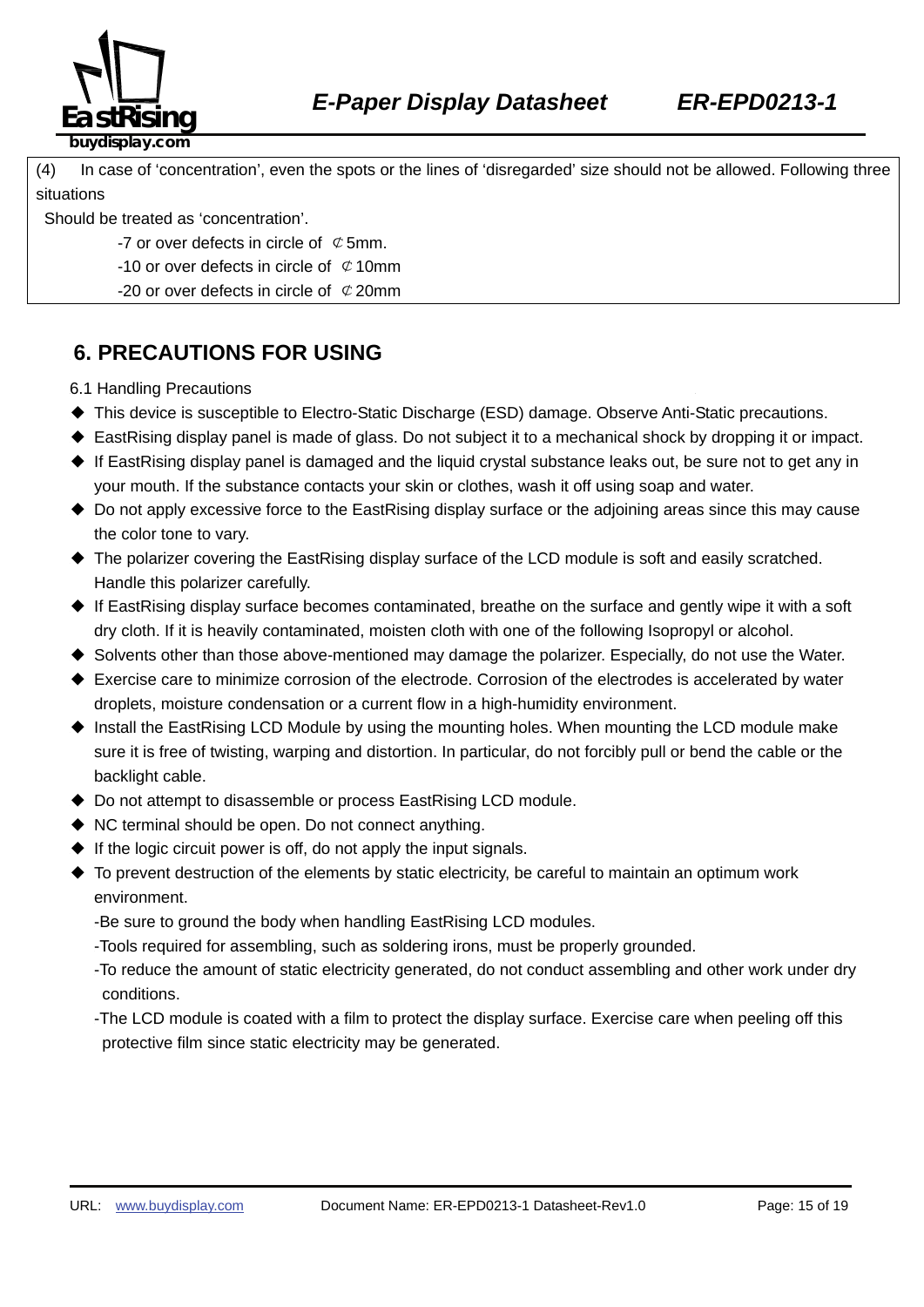

#### 6.2 Power Supply Precautions

◆ Identify and, at all times, observe absolute maximum ratings for both logic and LC drivers. Note that there is some variance between models.

- ◆ Prevent the application of reverse polarity to VDD and VSS, however briefly.
- ◆ Use a clean power source free from transients. Power-up conditions are occasionally jolting and may exceed the maximum ratings of EastRising modules.
- ◆ The VDD power of EastRising module should also supply the power to all devices that may access the display. Don't allow the data bus to be driven when the logic supply to the module is turned off.

#### 6.3 Operating Precautions

- ◆ DO NOT plug or unplug EastRising module when the system is powered up.
- ◆ Minimize the cable length between EastRising module and host MPU.
- ◆ For models with backlights, do not disable the backlight by interrupting the HV line. Unload inverters produce voltage extremes that may arc within a cable or at the display.
- ◆ Operate EastRising module within the limits of the modules temperature specifications.

#### 6.4 Mechanical/Environmental Precautions

- ◆ Improper soldering is the major cause of module difficulty. Use of flux cleaner is not recommended as they may seep under the electrometric connection and cause display failure.
- ◆ Mount EastRising module so that it is free from torque and mechanical stress.
- ◆ Surface of the LCD panel should not be touched or scratched. The display front surface is an easily scratched, plastic polarizer. Avoid contact and clean only when necessary with soft, absorbent cotton dampened with petroleum benzene.
- ◆ Always employ anti-static procedure while handling EastRising module.
- ◆ Prevent moisture build-up upon the module and observe the environmental constraints for storage tem
- ◆ Do not store in direct sunlight
- ◆ If leakage of the liquid crystal material should occur, avoid contact with this material, particularly ingestion. If the body or clothing becomes contaminated by the liquid crystal material, wash thoroughly with water and soap
- 6.5 Storage Precautions

When storing the LCD modules, avoid exposure to direct sunlight or to the light of fluorescent lamps. Keep EastRising modules in bags (avoid high temperature / high humidity and low temperatures below 0C Whenever possible, EastRising LCD modules should be stored in the same conditions in which they were shipped from our company.

#### 6.6 Others <sup>H</sup> <sup>H</sup>

Liquid crystals solidify under low temperature (below the storage temperature range) leading to defective orientation or the generation of air bubbles (black or white). Air bubbles may also be generated if the module is subject to a low temperature.

If EastRising LCD modules have been operating for a long time showing the same display patterns, the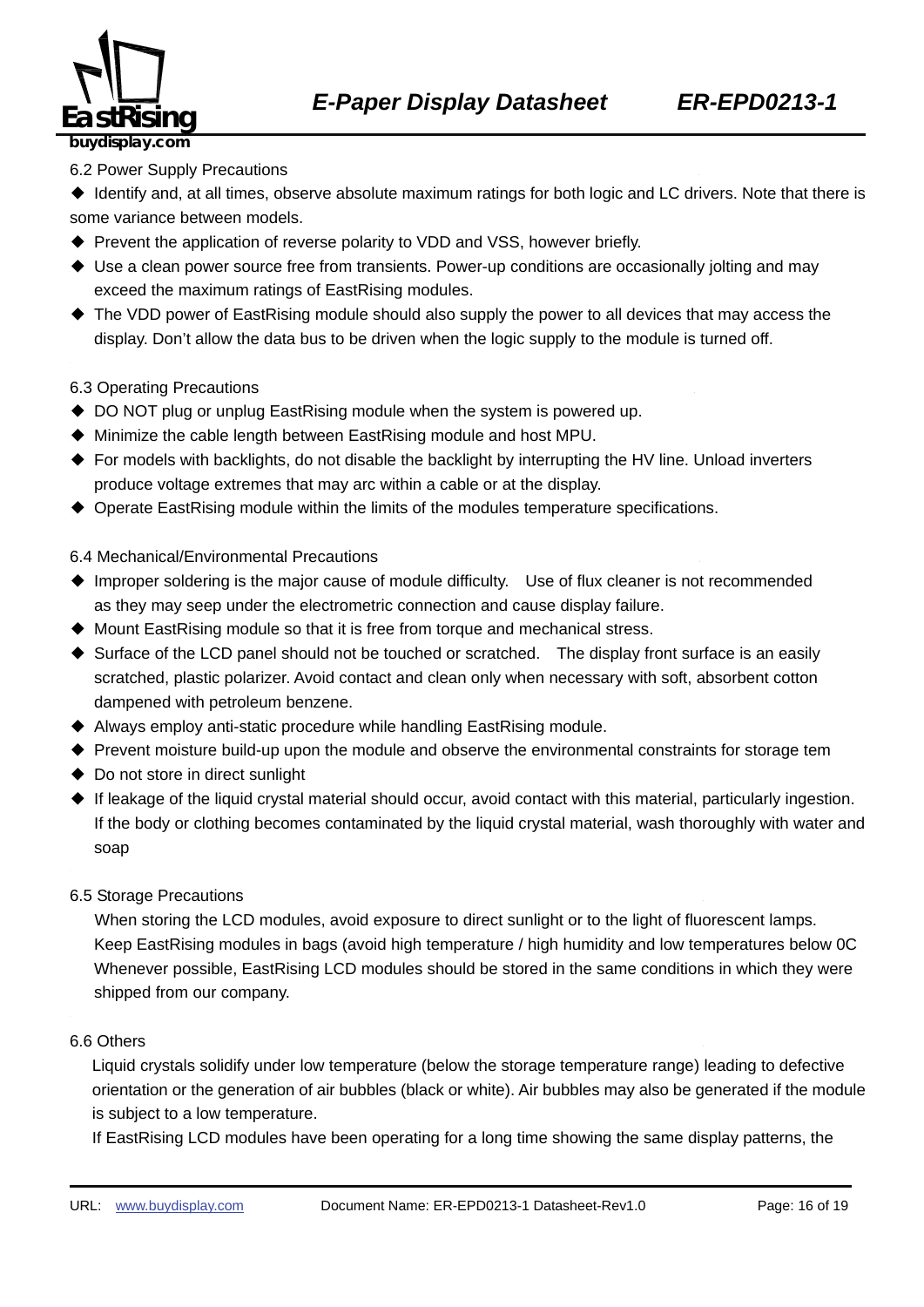

display patterns may remain on the screen as ghost images and a slight contrast irregularity may also appear. A normal operating status can be regained by suspending use for some time. It should be noted that this phenomenon does not adversely affect performance reliability.

To minimize the performance degradation of the LCD modules resulting from destruction caused by static electricity etc., exercise care to avoid holding the following sections when handling the modules.

-Exposed area of the printed circuit board.

-Terminal electrode sections.

### **7. USING LCD MODULES**

- 7.1 Liquid Crystal Display Modules
	- EastRising LCD is composed of glass and polarizer. Pay attention to the following items when handling.
- ◆ Please keep the temperature within specified range for use and storage. Polarization degradation, bubble generation or polarizer peel-off may occur with high temperature and high humidity.
- ◆ Do not touch, push or rub the exposed polarizers with anything harder than an HB pencil lead (glass, tweezers, etc.).
- ◆ N-hexane is recommended for cleaning the adhesives used to attach front/rear polarizers and reflectors made of organic substances which will be damaged by chemicals such as acetone, toluene, ethanol and isopropylalcohol.
- ◆ When EastRising display surface becomes dusty, wipe gently with absorbent cotton or other soft material like chamois soaked in petroleum benzin. Do not scrub hard to avoid damaging the display surface.
- ◆ Wipe off saliva or water drops immediately, contact with water over a long period of time may cause deformation or color fading.
- ◆ Avoid contacting oil and fats.
- ◆ Condensation on the surface and contact with terminals due to cold will damage, stain or dirty the polarizers. After products are tested at low temperature they must be warmed up in a container before coming is contacting with room temperature air.
- ◆ Do not put or attach anything on EastRising display area to avoid leaving marks on.
- ◆ Do not touch the display with bare hands. This will stain the display area and degradate insulation between terminals (some cosmetics are determinated to the polarizers).
- ◆ As glass is fragile. It tends to become or chipped during handling especially on the edges. Please avoid dropping or jarring.

#### 7.2 Installing LCD Modules

- ◆ Cover the surface with a transparent protective plate to protect the polarizer and LC cell.
- ◆When assembling the LCM into other equipment, the spacer to the bit between the LCM and the fitting plate should have enough height to avoid causing stress to the module surface, refer to the individual specifications for measurements. The measurement tolerance should be  $\pm$  0.1mm.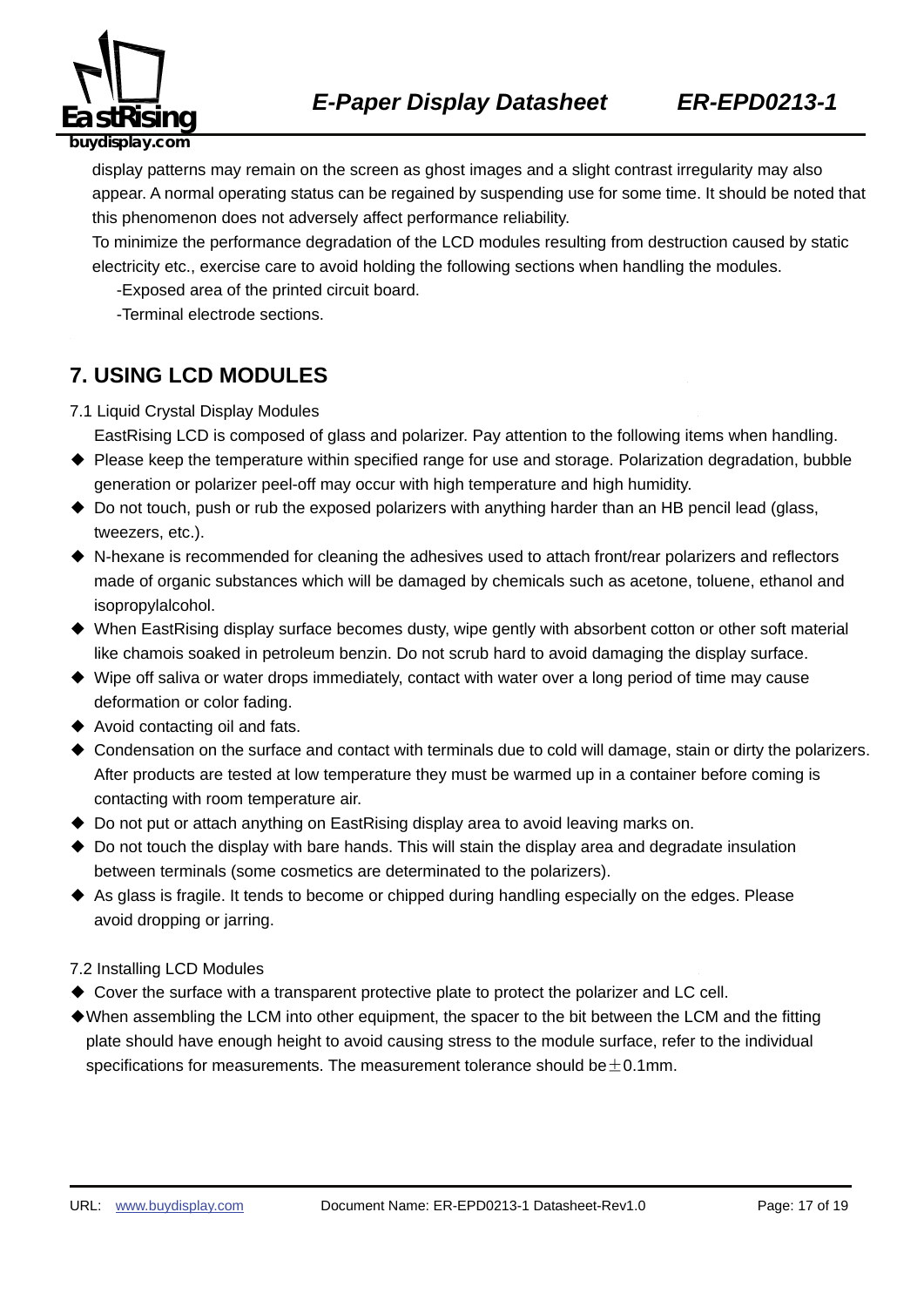

7.3 Precaution for Handling LCD Modules

Since EastRising LCM has been assembled and adjusted with a high degree of precision; avoid applying excessive shocks to the module or making any alterations or modifications to it.

- ◆ Do not alter, modify or change the shape of the tab on the metal frame.
- ◆ Do not make extra holes on the printed circuit board, modify its shape or change the positions of components to be attached.
- ◆ Do not damage or modify the pattern writing on the printed circuit board.
- ◆ Absolutely do not modify the zebra rubber strip (conductive rubber) or heat seal connector.
- ◆ Except for soldering the interface, do not make any alterations or modifications with a soldering iron.
- ◆ Do not drop, bend or twist EastRising LCM.
- 7.4 Electro-Static Discharge Control

Since this module uses a CMOS LSI, the same careful attention should be paid to electrostatic discharge as for an ordinary CMOS IC.

- $\blacklozenge$  Make certain that you are grounded when handing LCM.
- ◆ Before remove LCM from its packing case or incorporating it into a set, be sure the module and your body have the same electric potential.
- ◆ When soldering the terminal of LCM, make certain the AC power source for the soldering iron does not leak.
- ◆ When using an electric screwdriver to attach LCM, the screwdriver should be of ground potentiality to minimize as much as possible any transmission of electromagnetic waves produced sparks coming from the commutator of the motor.
- ◆ As far as possible make the electric potential of your work clothes and that of the work bench the ground potential.
- $\blacklozenge$  To reduce the generation of static electricity be careful that the air in the work is not too dried. A relative humidity of 50%-60% is recommended.

7.5 Precaution for Soldering to EastRising LCM

- ◆ Observe the following when soldering lead wire, connector cable and etc. to the LCM. -Soldering iron temperature : 280℃ $±$ 10℃
	- -Soldering time: 3-4 sec.

-Solder: eutectic solder.

If soldering flux is used, be sure to remove any remaining flux after finishing to soldering operation. (This does not apply in the case of a non-halogen type of flux.) It is recommended that you protect the LCD surface with a cover during soldering to prevent any damage due to flux spatters.

- ◆ When soldering the electroluminescent panel and PC board, the panel and board should not be detached more than three times. This maximum number is determined by the temperature and time conditions mentioned above, though there may be some variance depending on the temperature of the soldering iron.
- ◆ When remove the electroluminescent panel from the PC board, be sure the solder has completely melted, the soldered pad on the PC board could be damaged.